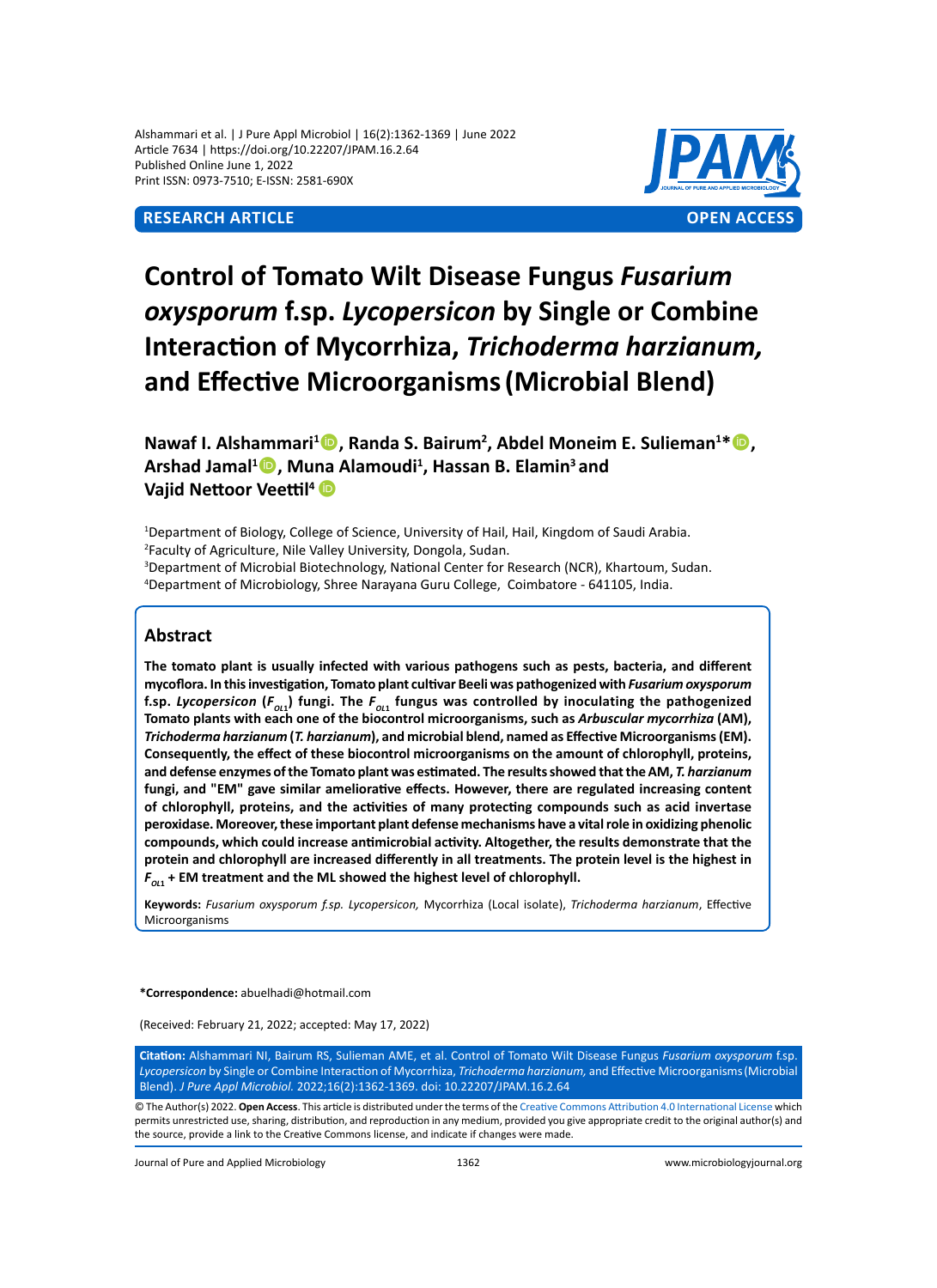#### **Introduction**

The Tomato (*Solanum Lycopersicum* L.) is one of the most important vegetable crops, either fresh or through manufacturing processes at the global level. Tomatoes are one of the most important vegetable crops grown in greenhouses in Saudi Arabia. The tomato crop is one of the important vegetable crops whose cultivation spreads in different areas, especially in new lands. It achieves high profitability that covers the costs and services of agriculture since tomatoes are included in most foods. Tomatoes grow in many types of sandy to heavy clay lands and prefer sandy lands when the goal of cultivation is to produce an early crop or when the growing season is short. It is a significant source of vitamin C, potassium, folic acid, and carotenoids, for example, lycopene.<sup>1</sup>

Plant pathogens make genuine misfortunes or harm crops worldwide and diminish the quality and amount of horticultural items. These misfortunes represent a significant danger to worldwide food creation yearly.  $2,3,4$ 

Tomatoes are usually subjected to many bacterial and fungal pests from emergence to harvest. *Fusarium* is responsible for significant reductions in tomato quality and yield among these diseases incited every year. Because the impact of tomato diseases cannot be predicted from one year to the next, certain precautions must be taken every year to ensure maximum fruit production with minimum *Fusarium* wilt occurrence<sup>5</sup> reported that *Fusarium* wilt is one of the most genuine sicknesses of tomato all through the globe. This infection is brought about by *Fusarium oxysporum* f. sp. *lycopersici* (Sacc.), prompting natural financial misfortunes<sup>6</sup> becomes perhaps the most pervasive and harmful illness any place tomatoes are developed thoughtfully because the microbe can persevere endlessly in pervaded soil.7

Biological controlling agents can replace chemical agents in controlling pathogenic insects, weeds, microbes, and several bio fungicides based on antibiotic metabolic, sites and hydrolytic enzymes. Application of biological control against parasitic fungi has been reported worldwide using antagonistic fungi and bacteria isolated from coastal soils. 8,9

Effective Microorganisms (EM) are a liquid mixed culture made up of lactic acid bacteria, photosynthesis bacteria, and yeast. They are the basis for all EM products created by fermentation. Organic substances (such as herbs, sugar cane, molasses, etc.) are converted by enzymes or microorganisms during fermentation. The addition of microorganisms enables meanings to be created that would be very difficult or even impossible to produce chemically.

This study aimed to investigate the curative effect against *Fusarium oxysporum* f.sp. *lycopersici* using Mycorrhiza (Local isolate), *Trichoderma harzianum*, and Effective Microorganism. Also, to observe the impact of these biocontrol microorganisms on the amount of chlorophyll, protein, and defense enzyme.

## **Materials and Methods Chlorophyll content assay**

Chlorophyll was extracted in 90% acetone, according to Lichtenthaler. 10 Sub-samples of shoots (about 12 g each) were placed in a chilled homogenizer with a bit of magnesium carbonate, then distilled water was added to pure chilled acetone to make the volume approximately 250 ml of 90% (v/v) acetone solution. The water contents of the shoot were estimated from previous determinations of similar samples. The mixture was transferred to a weighed beaker, and the homogenizer was washed out into the cup with 90% acetone. The total extract (c. 300 ml) was considered, and 30ml of the extract was poured out into another weighed beaker while stirring vigorously. The ratio of sub-samples to the total weight of extract gives an aliquot factor. The subsample was centrifuged at 2500 r. p. m. for 15 min depending on the nature of the extract) or filtered through a number 4 sintered glass filter. The optical density of these pigments was obtained at 665 mµ (D665 and D645) and calculated below:

 $\mu$ g chl. a = (11.6 D665 -1.3 D645). (ν/l)

D665= absorbance (optical density) reading at665 mµ

D645= absorbance (optical density) reading at645 mµ

ν= volume of acetone in ml

Ɩ= length of spectrophotometer cell in cm. Total protein assay:

Journal of Pure and Applied Microbiology 1363 www.microbiologyjournal.org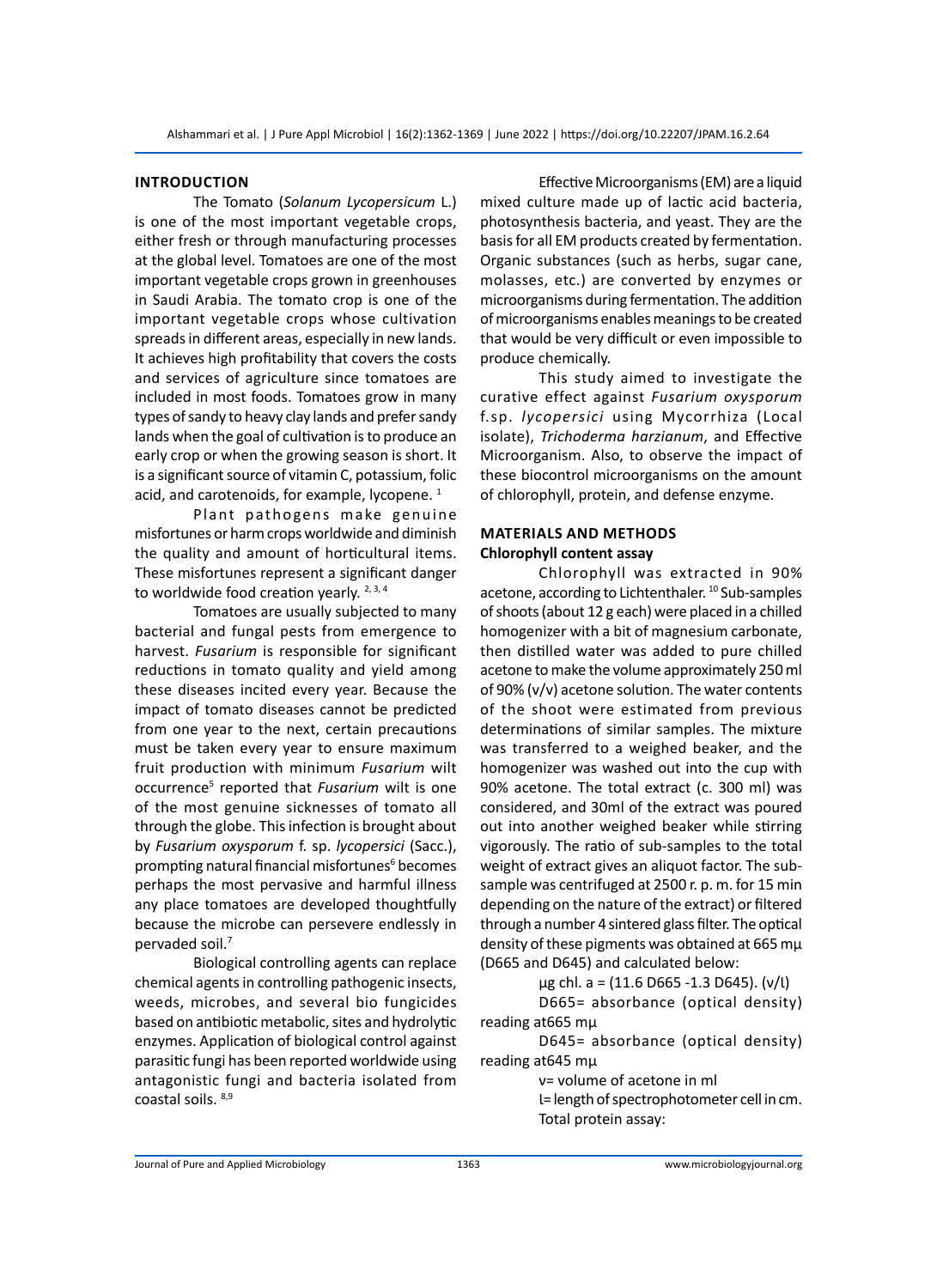The Kjeldahl method was used to determine the total nitrogen content according to AOAC. $11$  and then the crude protein by multiplying with a factor of 6.25. Crude protein was determined by adding about 25 ml  $H_2SO_4$  to a constant weight in a crucible placed in an oven at 100°C for 3hr and then cooled to 50°C. Sample was transferred to a volumetric flask. The volume was completed to 100 ml with distilled water (DW) 5ml was placed in marc cam distillation, and 10 ml of 40% 1N NaOH was added gradually. Resift in a conical flask with 25ml of boric acid and indicter (methyl red and bromogresol), at least 75ml. Then titrate with HCL N 0.02%

Nitrogen =T×14×0.02×20×100/weight of sample ×1000

Crude protein = (% total nitrogen  $\times$  6.25). **Total soluble phenol content assay (TSP)**

TSP content in tomato seedlings was extricated using the method of Hsu.<sup>12</sup> 5 g of each sample was blended in with 80 mL methanol, sifted, and the filtrate was diluted to finish the volume to 100 ml and utilized for the resulting examination. Slinkard and Singleton $13$  indicated that 200 microlitres of the stock arrangement were blended in with 1.4 mL distilled water and 0.1mL of 50% (1N) Folin-Ciocalteau phenol reagent. Then, 0.3 mL of 20% (w/v) sodium carbonate was added. The response combination was permitted to stand for 2 hours. After momentarily vortexing, optical density was determined at 765 nm. Total soluble phenol content was standardized against tannic acid, and absorbance values were changed over to mg of phenol per gram of fresh weight tissue. **Polyphenol oxidase activity (PPO) assay**

PPO activity was determined according to Houssien et al.<sup>14</sup> The fresh weight of 0.25 g of tomato seedlings was homogenized. One ml of the supernatant was blended with 2 ml of borate cradle, 1 ml P-aminobenzoic corrosive 1% (alc. Arrangement), and 1 mL 1% catechol. The response combination was incubated for one h at 40°C. After momentarily vortexing, the absorbance was determined at 575 nm. PPOA was expressed as Ab 575/ min/ g of fresh weight of seedlings. **Peroxidase (POD) activity assay**

POD was determined by the method of Hussien et al.<sup>14</sup> 0.25g sample was homogenized and centrifuged for 15 min at 4000 pm. The enzyme activity was expressed as Ab 470/ min/ g of fresh weight of seedlings.

## **Acid invertase (AIV) activity assay**

According to the method, $15$  an activity was estimated as 0.25 g tomato shoots seedlings were drenched in super cold ethyl acetic acid derivation for 20 min. And we lastly washed in super cold distilled water. Samples were incubated in a water bath at 30°C for 60 min. The acid invertase activity was expressed as a total sugar.<sup>16</sup>

| <b>Treatments</b>                           | Protein<br>(%)      | Chlorophyll<br>$(mg/g$ fresh leaves) $(Ab. 470/min/g)$ | Peroxidase          | Polyphenol oxidase<br>(Ab. 575/min/g) | Soluble phenol<br>(mg/g fresh leaves) |
|---------------------------------------------|---------------------|--------------------------------------------------------|---------------------|---------------------------------------|---------------------------------------|
| Control                                     | 0.59 <sup>g</sup>   | 35.21 <sup>b</sup>                                     | $0.68$ <sup>a</sup> | 0.33b <sup>c</sup>                    | 0.74 <sup>d</sup>                     |
| $F_{_{OL1}}$                                | $1.21^{\mathrm{f}}$ | 24.69 <sup>d</sup>                                     | $0.71$ <sup>a</sup> | 0.34 <sup>b</sup>                     | 1.15 <sup>a</sup>                     |
| M,                                          | $1.81^{b}$          | $35.44^a$                                              | 0.30 <sup>d</sup>   | 0.36 <sup>a</sup>                     | 0.81 <sup>c</sup>                     |
| $F_{OL1}$ + M                               | 1.54 <sup>c</sup>   | $14.44^e$                                              | 0.38 <sup>c</sup>   | 0.31 <sup>d</sup>                     | 0.70 <sup>d</sup>                     |
| $F_{OL1}$ + M <sub>L</sub> + M <sub>G</sub> | 1.34 <sup>e</sup>   | 11.06 <sup>f</sup>                                     | 0.29 <sup>d</sup>   | 0.31 <sup>d</sup>                     | 0.70 <sup>d</sup>                     |
| $F_{OL1}$ + Th                              | $1.51^d$            | 8.19 <sup>g</sup>                                      | 0.41 <sup>b</sup>   | $0.33^{bc}$                           | 0.89 <sup>b</sup>                     |
| $F_{OL1}$ + E <sub>M</sub>                  | 2.01 <sup>a</sup>   | $33.18^c$                                              | 0.69 <sup>a</sup>   | 0.32 <sup>cd</sup>                    | 0.74 <sup>d</sup>                     |
| $±$ SEM                                     | 7.35                | 0.04                                                   | 0.01                | 8.09                                  | 0.03                                  |

**Table 1.** Effect of Different inoculum on the Protein Content, Chlorophyll, Peroxidase, Polyphenol Oxidase and Soluble Phenol in Tomato cultivar Beeli

 $F_{o_{LL}}$ = *Fusarium oxysporum* f.sp. *lycopersici*; M<sub>L</sub> = Mycorrhiza (Local isolate); M<sub>G</sub> = Mycorrhiza (Glomus mosseae); T<sub>h</sub> = Trichoderma harzianum; EM = Effective Microorganisms.

\* Values are means ± standard error. Significant differences (P<0.05 using Tukey post-hoc test) among treatments in the same column are indicated by different letters; \*The legends(letters): Decrease from a to g.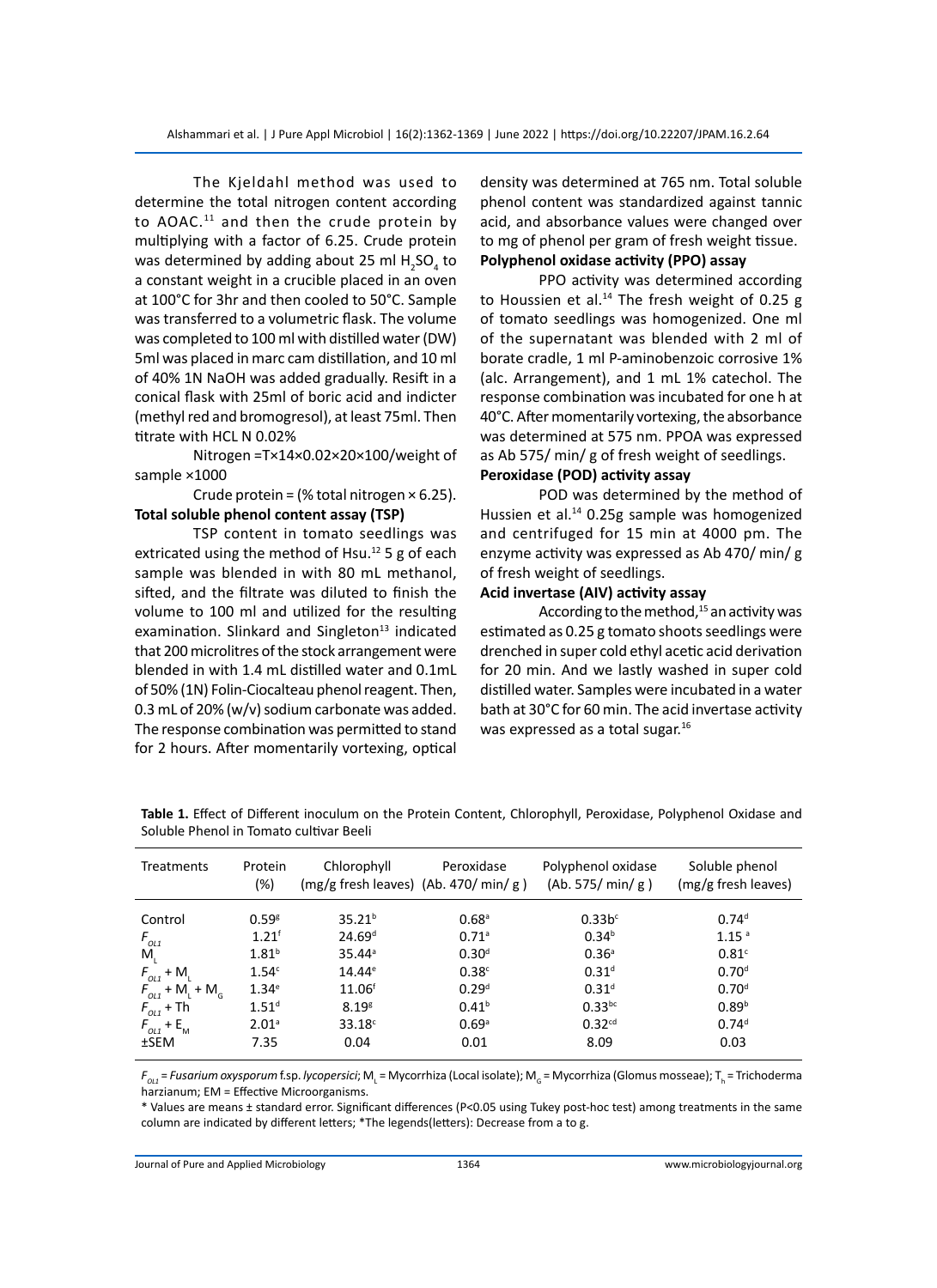| <b>Treatments</b>                              | Ab290/15min./g                         | Ab290/30 $min./g$             | Ab290/60min./g                          | Ab290/90min./g                         |  |
|------------------------------------------------|----------------------------------------|-------------------------------|-----------------------------------------|----------------------------------------|--|
| Control                                        | 1.36 <sup>d</sup>                      | 1.57 <sup>c</sup>             | 1.30 <sup>ab</sup>                      | $1.29$ <sup>ab</sup>                   |  |
| $F_{_{OL1}}$<br>M,                             | 1.37 <sup>d</sup><br>1.47 <sup>b</sup> | $1.61^{ab}$<br>$1.63^{\circ}$ | 1.49 <sup>a</sup><br>1.34 <sup>ab</sup> | 0.49 <sup>d</sup><br>1.33 <sup>a</sup> |  |
| $F_{OL1}$ + M                                  | 1.42 <sup>c</sup>                      | $1.63^{\circ}$                | $1.11^{bc}$                             | $1.05^{bc}$                            |  |
| $F_{_{OL1}}$ + M <sub>L</sub> + M <sub>G</sub> | 1.37 <sup>d</sup>                      | 1.62 <sup>a</sup>             | 1.08 <sub>bc</sub>                      | 1.02 <sub>bc</sub>                     |  |
| $F_{OL1}$ + T <sub>h</sub>                     | 1.43 <sup>c</sup>                      | $1.45^{d}$                    | 1.03 <sup>c</sup>                       | 1.01 <sup>c</sup>                      |  |
| $F_{OL1}$ + E <sub>M</sub>                     | $1.54^{\circ}$                         | 1.57 <sup>bc</sup>            | 1.18 <sup>bc</sup>                      | $1.15$ <sup>abc</sup>                  |  |
| $±$ SEM                                        | 0.01                                   | 0.02                          | 0.12                                    | 0.12                                   |  |

**Table 2.** Phenylalanine Ammonia Lyase Assay on Tomato cultivar Beeli Inoculated with *Fusarium oxysporum* f. sp. *lycopersici* ( $F_{\text{out}}$ ) in the Presence of Mycorrhizae and *Trichoderma harzianum*, at 6<sup>th</sup> Weeks

 $F_{o_{LL}}$  = *Fusarium oxysporum* f.sp. *lycopersici*; M<sub>L</sub> = Mycorrhiza (Local isolate); M<sub>G</sub> = Mycorrhiza (Glomus mosseae); T<sub>h</sub> = *Trichoderma*  $h\overline{arzianum}$ ;  $E_M$  = Effective Microorganisms.

\* Values are means ± standard error. Significant differences (P<0.05 using Tukey posthoc test) among treatments in the same column are indicated by different letters. \*The legends(letters): Decrease from a to g.

#### **Determination of phenylalanine ammonia-lyase (PAL) activity**

PAL activity was determined according to Dunn et al., $^{17}$  in which tomato seedlings shoots were homogenized in 0.1M sodium borate buffer containing ethanol and Polyvinyl Pyrroprolidin. The mixture was incubated in a water bath at 40°C, and the optical density was determined at 290 nm.

## **Statistical analysis**

Two-way analysis of variance (ANOVA) was used to study the data. Mean separations were carried out, and differences at P < 0.05 were considered significant.<sup>18</sup>

## **Results**

Effect of Different inocula on the Protein Content, Chlorophyll, Peroxidase, Polyphenol Oxidase, and Soluble Phenol in Tomato cultivar Beeli:

In Table 1, it was observed that the protein contents of the pathogenized plants varied widely, i.e., ranging between 1.2-2.01 %. The tomato plant pathogenized with a combination of  $F_{011}$  + EM has the highest protein content (2.01%), while the one pathogenized with only  $F_{0L1}$  was the lowest (1.21%). Moreover, the protein content of all pathogenized plants exceeded that of the control un- pathogenized plants. However, the data suggest that inoculation improved plant protein contents, particularly the EMTM inoculum or the local mycorrhiza.

Similarly, Chlorophyll content was suppressed in the pathogenized plants (24.69 mg/g) but significantly improved in the presence of the local mycorrhiza or EM™, which contained 35.44 mg/g 33.18 mg/g, respectively. The chlorophyll content of all other samples was significantly less than that of the control/unhomogenized plant.

The activity of Peroxidase enzyme of the pathogenized tomato plant: The  $F_{OL1}$  and EM<sup>TM</sup> inocula did not affect peroxdase activity (0.71 and 0.69 min/g) respectively) with non-significant difference compared to control un-pathogenized plant (0.68 min/ g (Ab. 470)). However, the other inoculums used (like ML,  $F_{_{O\!L1}}$  + M<sub>L</sub>,  $F_{_{O\!L1}}$  + ML + MG and  $F_{_{OLI}} + T_{h}$ ) significantly impaired the enzyme activity (0.30, 0.38, 0.29, 0.41 min/g, respectively).

The activity of polyphenol oxidase enzymes of the pathogenized plants was not altered. Likewise, the introduction of inoculum also did not change the enzyme's activity.

Furthermore, the data suggest that the plant soluble phenol content was raised after patronization (1.15 mg/g) and control plants (0.74 mg/g). However upon the administration of different inoculums have significantly restored the phenol content, such as:  $F_{_{O\!L\!I}}$  + M<sub>L</sub> (0.70 mg/g),  $F_{_{O\!L\!I}}$ + M<sub>L</sub> + M<sub>G</sub> (0.70 mg/g), and  $F_{OL1}$  + E<sub>M</sub> (0.74 mg/g), as indicated in Table (1). Additionally, the treatment of  $F_{_{OLI}}$  +  $T_{_h}$  (0.89 mg/g) was not able to significantly decrease the phenol contents compared with the control.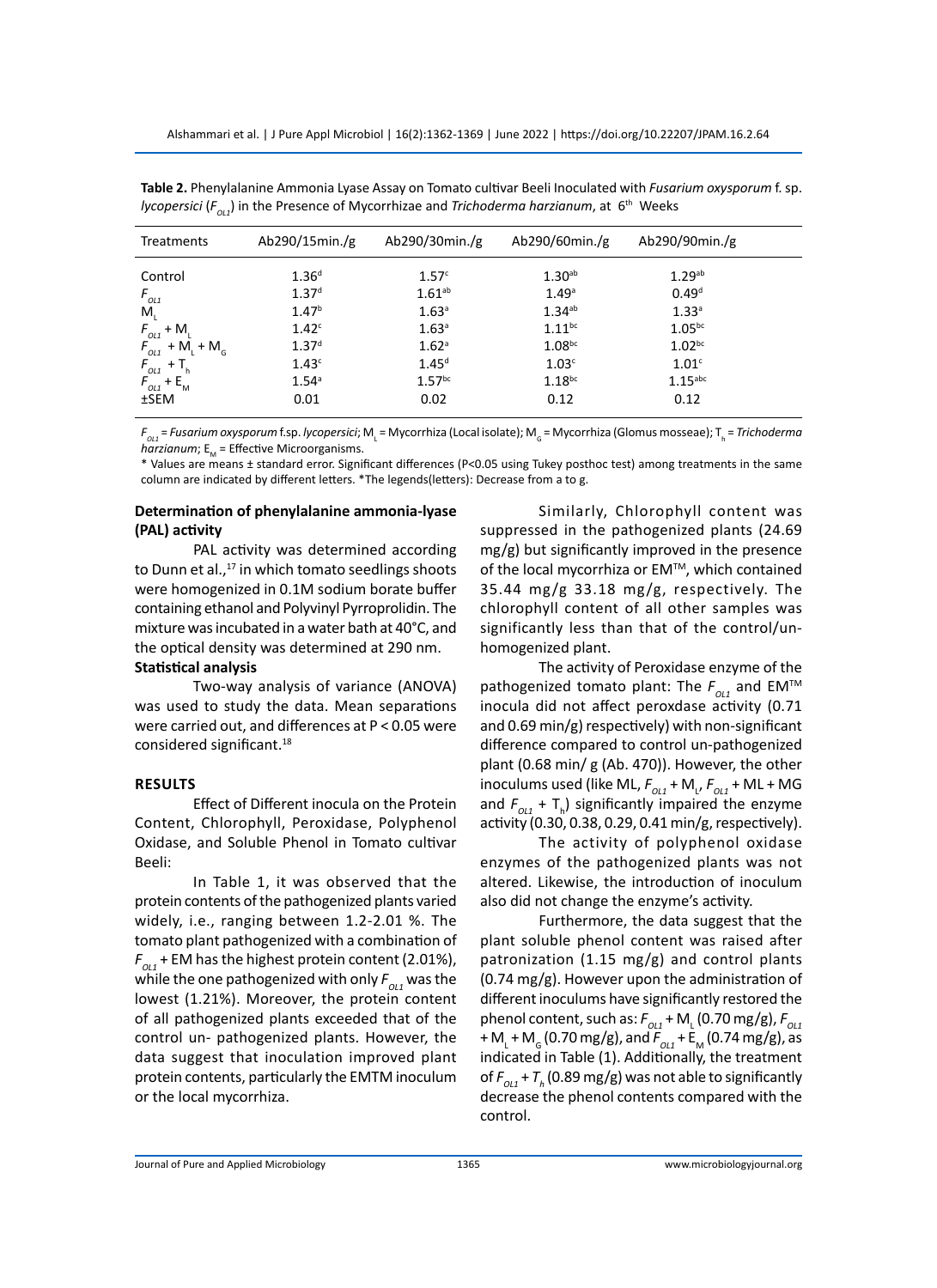## **The activity of the phenylalanine ammonia-lyase enzyme**

Table (2) shows that the activity of the phenylalanine ammonia-lyase (PAL) enzyme was similar in both control and  $F_{\text{out}}$  pathogenized plants after the first 15 minutes of the assay (1.36 Ab290/g). However, all inoculation treatments succeeded in boosting the activity of this enzyme, particularly in plants treated with EMTM. In all treatments, the activity ty of PAL reached a peak at 30 minutes from starting of the assay and then dropped gradually. At the end of the assay, all treatments exhibited PAL values significantly higher than in the  $F_{OIL}$  pathogenized plants.

Fig. 1 indicates the content of the defense enzyme acid invertase at six weeks (expressed as total sugar content) gave low activities in all inoculation treatments of the pathogenized plants except those inoculated with *T. harzianum.* In the unpathogenized plants inoculated with the local mycorrhiza, however, the content of this enzyme was significantly higher than in the control and all inoculated pathogenized treatments.

are predominantly soil-borne microorganisms of a broad scope of green and agronomic harvests,

*Fusarium oxysporum* f.sp. *lycopersici* (FOL)

**Discussion**

which cause disastrous vascular wilts, rots, and damping-off sicknesses.<sup>19</sup> Likewise, Fusarium poisons are viewed as the greatest<sup>20, 21, 22, 23</sup>. For instance, FOL causes the vascular wilt of tomatoes, resulting in a remarkable reduction in the crop output.24 Tomato wilt is one of the major diseases of tomatoes caused by FOL Borisade et al.<sup>25</sup> The current scenario demands a better understanding of the disease more than ever, hence the quest for sustainable disease management strategies.

In the current study, we implored an *in vitro* model to investigate the  $F_{0/1}$ pathogenesis in tomato var. Beeli. Subsequently, the antimicrobial biological compounds (such as Mycorrhiza (Local isolate), Mycorrhiza (*Glomus mosseae*), *Trichoderma harzianum*, and Effective Microorganisms were explored as a potential antidote.

If cultures of beneficial microorganisms are effective after inoculation into the soil, their initial populations must be at a certain critical threshold level. This helps to ensure that the amount of bioactive substances produced by them will be sufficient to achieve the desired positive effects on crop production and crop protection.

Our data suggest the protein contents of all pathogenized plants exceeded that of the control. Measurement of total protein content



**Fig. 1.** Acid Invertase Content of Tomato var. Beeli Inoculated with *Fusarium oxysporum* f. sp. *lycopersici* ( $F_{01}$ ) in The presence of Mycorrhizae and *Trichoderma harzianum* at 6th Week from Transplanting.

*FOL1* = *Fusarium oxysporum* f.sp. *lycopersici*; M<sup>L</sup> = Mycorrhiza (Local isolate); MG = Mycorrhiza (Glomus mosseae); T<sub>h</sub> = *Trichoderma harzianum*; E<sub>M</sub> = Effective Microorganisms.

\* Values are means ± standard error. Significant differences (P<0.05 using Tukey posthoc test) among treatments in the same column are indicated by different letters. \*The legends(letters): Decrease from a to g.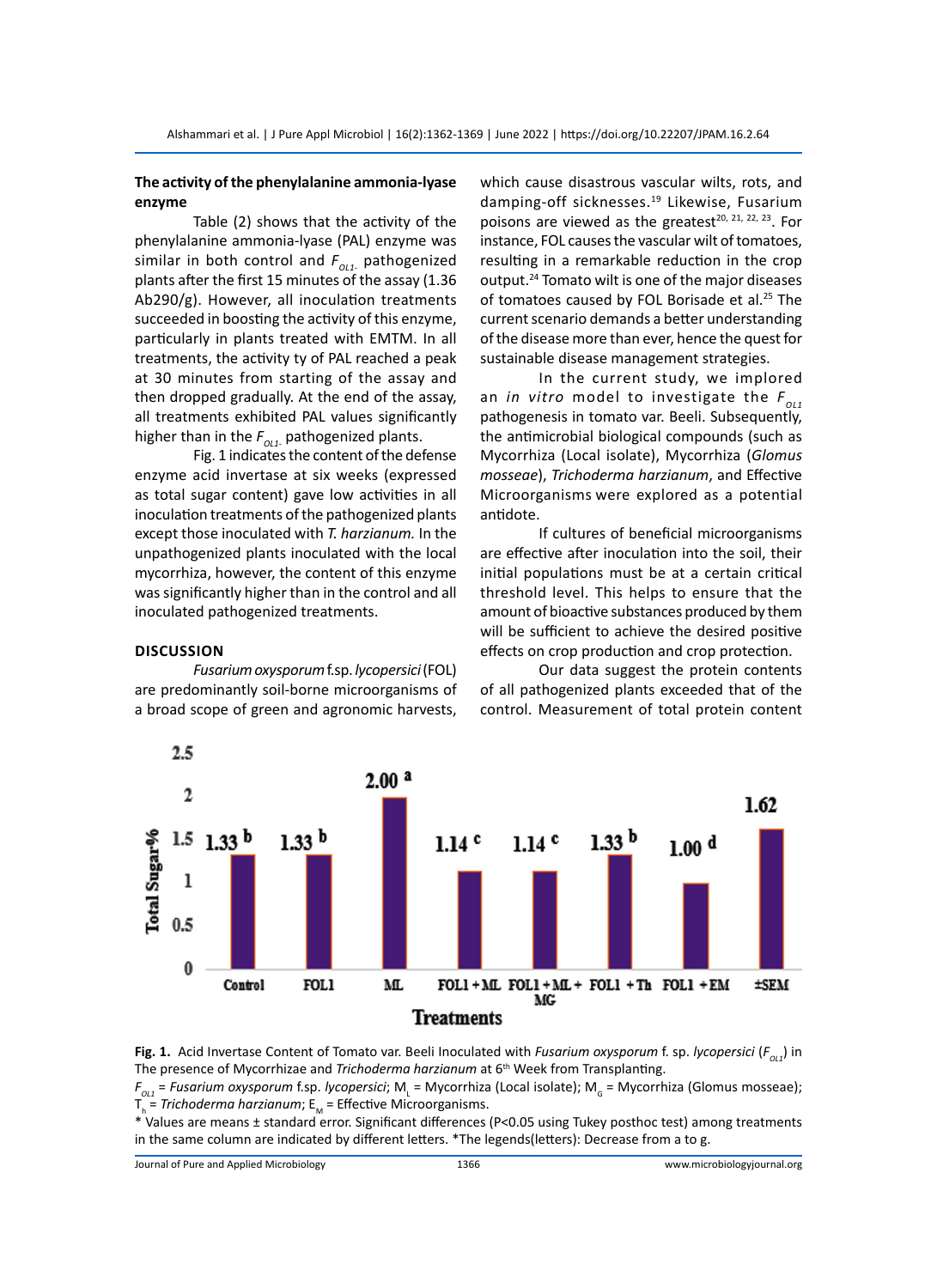provides a robust tool to understand the variation in cellular protein expression during the hostpathogen communication.26 Compared to the control, an increase in total protein content was possible attributes to the pathogenicity and plant defense mechanism.27

The measurement of the chlorophyll content indicates the plant's health, rate of photosynthesis, and resistance to biotic and abiotic stress.<sup>28</sup> In our settings the  $F_{01}$  pathogenicity  $(24.69 \text{ mg/g}), F_{_{O11}} + M_{L} (14.44 \text{ mg/g}), F_{_{O11}} + M_{L} + M_{G}$ (11.06 mg/g) and  $F_{_{O\!L1}}$  +  $T_{_h}$  (8.19 mg/g) significantly decrease the chlorophyll content compared to the control (35.21 mg/g).

However, the M<sub>L</sub> treatment (35.44 mg/g) did not alter the content. Moreover,  $F_{011}$ + EM (33.18 mg/g) restored the content largely. EM (biofertilizer – a mixture of potentially beneficial microorganisms) maintained the leaf photosynthetic activity and increased bean plant seed yield.<sup>29</sup> Likewise, EM rescued the chlorophyll content in salinity affected Arabidopsis.<sup>30</sup>

Apparently, the peroxidase activity remained unaltered after  $F_{0L1}$  pathogenicity and  $F_{011}$  + EM treatment compared to the control. However,  $F_{_{O\!L1}}$  in combination with  $\mathsf{M}_{_{\mathsf{L}'}}\mathsf{M}_{_{G'}}$  and  $\mathsf{T}_{_{\mathsf{h}}}$ significantly suppressed the enzyme activity.

Contrary to our findings, peroxidase is known to be the key enzyme of the defense-related pathway in plants.<sup>31</sup> Besides,  $F_{011}$  pathogenized plants (1.15 mg/g) exhibited significantly increased levels of soluble phenols compared with the control (0.74 mg/g). However, additions of  $\mathsf{M}_{\mathsf{L}'}$  $M_{\rm g}$ , T<sub>h</sub> to  $F_{\rm 0L1}$ -infected plants significantly reversed the phenols level. The increased phenols level indicates that the plant is undergoing and/or combating stress.<sup>32</sup>

Further, we investigated the effect of PAL activity, yet another well-known enzyme related to plant immunity against stress, $33$  in inoculated plants compared to control at different time points (i.e., 15, 30, 60, and 90 minutes postinoculation). The level of PAL in all inoculations, but  $F_{01}$  +EM, remained comparable to control. The peak activity was observed at 30 minutes, yet the levels remained comparable to the control in all inoculations. The levels dropped at 60 minutes and kept on dropping at 90 minutes. The PAL levels stayed lower than the control at 60 and 90 minutes in most of the inoculations. However, seemingly  $F_{011}$  and Mycorrhiza (Local isolate) solo inoculations demonstrated higher levels at all time points compared with control.

Altogether, our findings suggest that Tomato cultivar Beeli subjected to a fungal (*Fusarium oxysporum* f.sp *lycopersici*.) infection mediated stress elicited plant immune response. Evidently, the pathogenic effects were counteracted and rescued in most cases through the application of numerous generic and commercial biocontrol and biofertilizers. This information substantially contributes to the understanding of the underlying,  $F_{\alpha i}$  mediated immune/rescue mechanism in Tomato plants, and assists the development of novel markers for disease management strategies.

#### **Conclusion**

In conclusion, inoculation (pathogenicity) of tomato plant cultivar Beeli with  $F_{01}$  fungus improved plant protein contents, particularly the EM inoculum or the local mycorrhiza. In addition, chlorophyll content was decreased in pathogenized plants but was significantly improved in the presence of the local mycorrhiza or EM. The amounts of chlorophyll, proteins, and, the activities of the defense enzymes such as acid invertase, peroxidase, polyphenol oxidase, and phenylalanine ammonia-lyase are important plant defense mechanisms through their role in the oxidation of phenolic compounds.

#### **Acknowledgments**

The authors would like to thank Deanship of Research Deanship at the University of Hail for financial support of the project number BA-2030.

#### **Conflict of interest**

The authors declare that there is no conflict of interest.

## **authors' Contribution**

All authors contributed to the study's conception and design. NI, RB, AE, and AJ performed the experiments. NA, RB, AE, and HE analyzed the data. All authors read and approved the manuscript.

Journal of Pure and Applied Microbiology 1367 www.microbiologyjournal.org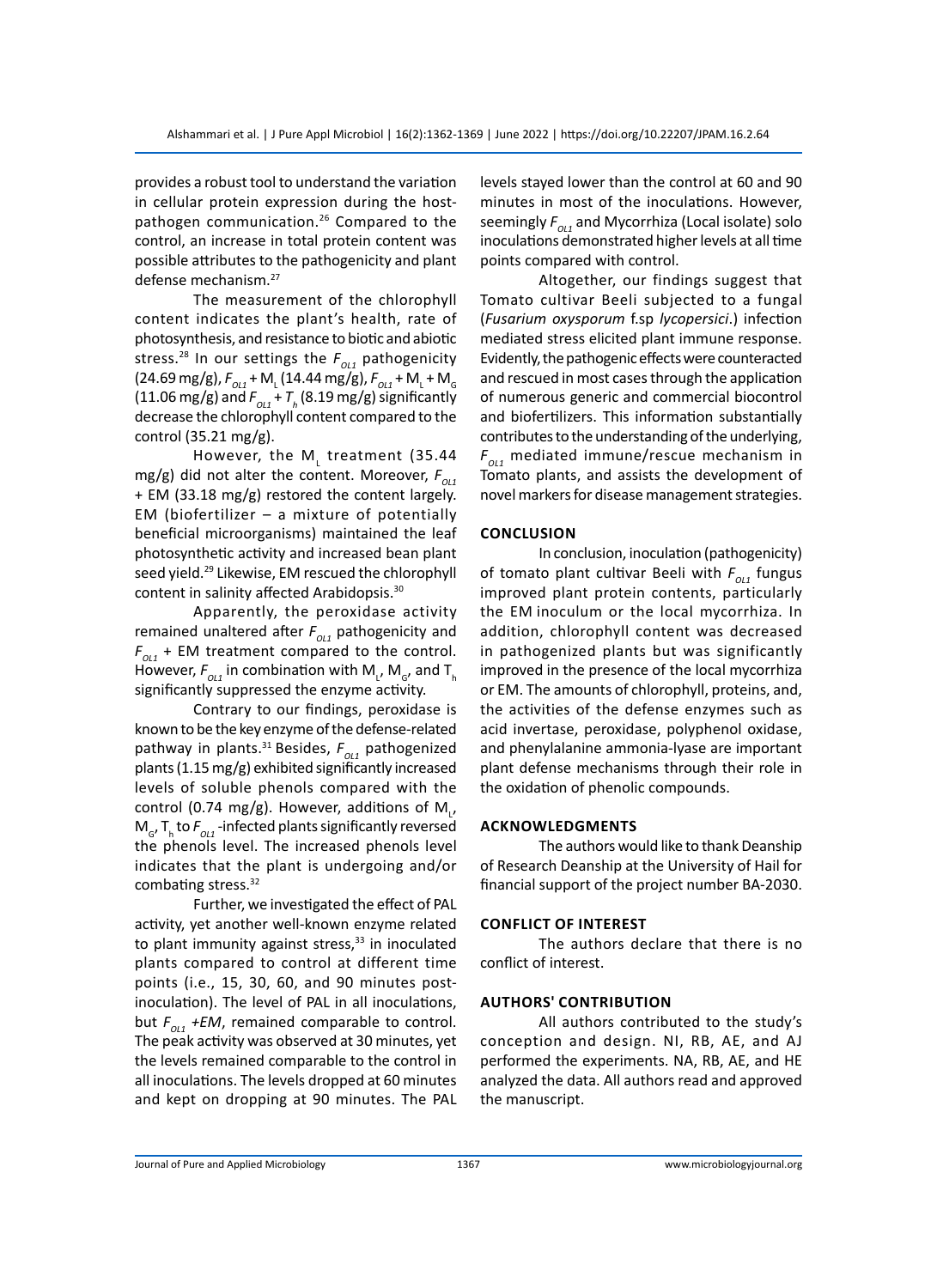#### **Funding**

This work was supported by the Deanship of Research of the University of Hail, Project No: BA-2030.

## **Data availability**

The datasets generated during and/or analysed during the current study are available from the corresponding author on reasonable request.

## **Ethics Statement**

Not applicable.

#### **References**

- 1. Rashida P, Hafiz ARS, Faqir MA, Masood SB, Imran P, Sarfraz A. Tomato (Solanum lycopersicum) Carotenoids and Lycopenes Chemistry; Metabolism, Absorption, Nutrition, and Allied Health Claims—A Comprehensive Review. *Critical Reviews in Food Science and Nutrition,* 2015;55(7): 919–929. doi: 10.1080/10408398.2012.657809
- 2. Singh HB.Management of plant pathogens with microorganisms. *Proceedings of Indian National Science Academy*, 2014;80 (2):443–454 doi: 10.16943/ ptinsa/2014/v80i2/55120
- 3. O'Brien PA. Biological control of plant diseases. *Australian Plant Pathology*, 2017;46(4):293-304. doi: 10.1007/s13313-017-0481-4
- 4. Kasun MT, Dinushani A, Daranagama AJ, Phillips L, Sagarika DK, Itthayakorn P. Fungi vs. Fungi in Biocontrol: An Overview of Fungal Antagonists Applied Against Fungal Plant Pathogens. *Front. Cell. Infect. Microbiol*., 2020;30. doi: 10.3389/fcimb.2020.604923
- 5. Charoenporn C, Kanokmedhakul S, Lin FC, Poeaim S, Soytong K. Evaluation of bio-agent formulations to control Fusariumwiltoftomato. *African Journal of Biotechnology,* 2010;9(36):5836-5844. http://www. academicjournals.org/AJB
- 6. Halima ZH, Shaker I, Al-Dulaimi B. Biological management of Fusarium wilt on tomato caused by Fusarium oxysporum f. sp. lycospersici by some plant growth-promoting bacteria. *bioRxiv,* 2020; doi: 10.1101/2020.08.21.262212.
- 7. Agrios GN. Plant Pathology. 4th ed. Elsevier Academic Press. New York, USA, 2004; 635. https://booksite.elsevier. com/samplechapters/9780120445653/0120445654. pdf.
- 8. Singh VK, Singh AK, Kumar A. Disease management of tomato through PGPB: current trends and future perspective. *3 Biotechnology*,2017;7:255 doi: 10.1007/ s13205-017-0896-1
- 9. Kamil Z, Rizk M, Mustafa S. Isolation and Identification of Rhizophere Soil Chitinolytic Bacteria and their Potential in Antifungal Biocontrol. *Global Journal of Molecular Science*, 2007;24(13):2339-2349 http:// www.idosi.org/gjms/gjms2(2)/4.pdf
- 10. Lichtenthaler HK. Chlorophylls and Carotenoids: Pigments of Photosynthetic Bio-membranes. *Methods in enzymology*, 1987;148:350-382. doi:10.1016/0076- 6879(87)48036-1.
- 11. AOAC. Official Methods of analysis. 8<sup>th</sup> Edition, Association of Official Analytical Chemists. Washington DC, 2010.
- 12. Hsu CL, Chen W, Weng YM, Tseng CY. Chemical composition, physical properties and antioxidant activities of yam flours as affected by different drying methods. *Food Chemistry*, 2003;83:85-92. doi: 10.1016/s0308-8146(03)00053-0 .
- 13. Slinkard K, Singleton VL. Total phenol analysis: automation and comparison with manual methods. *American Journal of Enology and Viticulture,* 1977;28: 49-55 http://www.sciepub.com/reference/125515.
- 14. Houssien AA, Ahmed SM, Ismail AA. Activation of tomato plant defense response against Fusarium wilt disease using Trichoderma harzianum and salicylic acid under greenhouse conditions. *Research Journal of Agriculture and Biological Sciences,* 2010;6(3): 328-338 http://www.aensiweb.net/AENSIWEB/rjabs/ rjabs/2010/328-338.pdf.
- 15. Hwang BK, Heitefuss R. Sugar composition and acid invertase activity in spring barley plants in relation to adult – plant resistance to powdery mildew. *Phytopathology,* 1986;67:365-369
- 16. Schneider F. Sugar Analysis, Official and tentative methods recommended by the International Commission for Uniform Methods of Sugar Analysis, Peterborough, 1979; pp. 41-73. doi: 10.1002/ star.19800320914
- 17. Dunn DC, Duncan LW, Romeo JT. Changes in arginine, PAL activity and nematode behavior in salinity stressed citrus in Honour of Professor GH Neil Towers 75th birthday *Photochemistry,* 1998; 49: 413-417. doi: 10.1016/s0031-9422(98)00190-3
- 18. Statsoft Inc. Statistica for Windows (Data Analysis Software System), Version 8.0. 298 p. Computer Program Manual, Quick Reference. Statsoft. Inc., 2008.
- 19. Bodah ET. Root rot diseases in plants: a review of common causal agents and management strategies. *Agri. Res. Tech.* 2017;5(3):555661.
- 20. Venkataramana M, Navya K, Chandranayaka S, Priyanka SR, Murali HS, Batra HV. Development and validation of an immunochromatographic assay for rapid detection of fumonisin B1 from cereal samples. *J. Food Sci. Technol.,* 2014;1-9.
- 21. Divakara ST, Santosh P, Aiyaz M, Ramana MV, Hariprasad P, Nayaka SC, Niranjana SR. Molecular identification and characterization of Fusarium spp. associated with sorghum seeds. *J. Sci. Food Agric.*  2014; 94(6):1132-1139.
- 22. Kalagatur NK, Mudili V, Siddaiah C, Gupta VK, Natarajan G, Sreepathi MH, Putcha VL. Antagonistic activity of Ocimum sanctum L. essential oil on growth and zearalenone production by Fusarium graminearumin Maize grains. *Front Microbiol*. 2015;6:892.
- 23. Kumar KN, Venkataramana M, Allen JA, Chandranayaka S, Murali HS, Batra HV. Role of Curcuma longa L. essential oil in controlling the growth and zearalenone